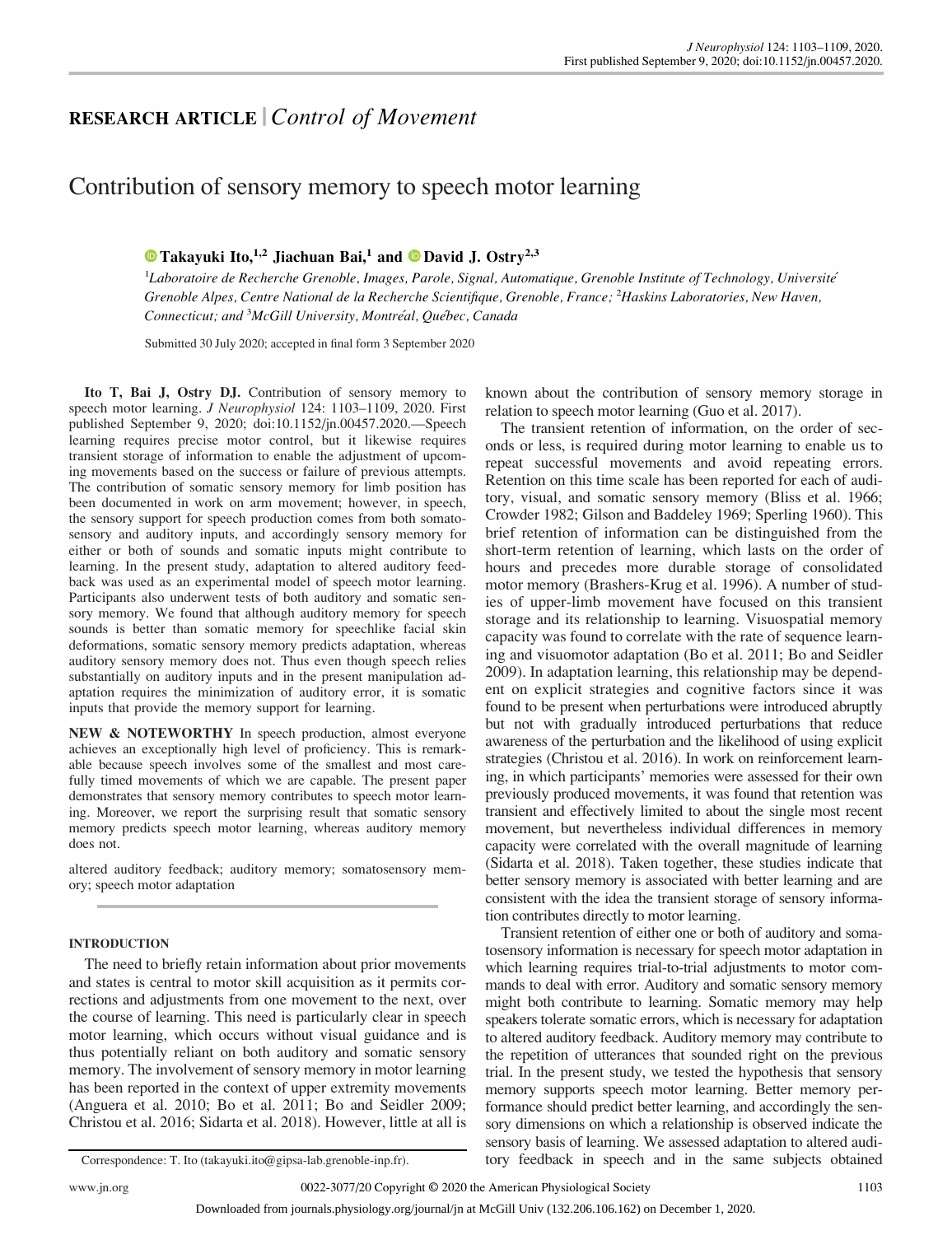estimates of sensory memory for speech sounds and for orofacial somatic inputs. As has been reported previously, we (Lametti et al. 2012) found that speakers showed varying degrees of adaptation to altered auditory feedback. We also found that auditory sensory memory was better than somatic sensory memory. However, both kinds of memory were limited in capacity. The key finding was that differences in somatic sensory memory predicted learning, whereas auditory sensory memory did not. This is consistent with the idea that even though speech communication is auditory in nature, somatic inputs are central to speech motor learning.

#### MATERIALS AND METHODS

Subjects and procedure. The protocol for this experiment was approved by the local ethical committee of the Université Grenoble Alpes [Comité d'Ethique pour la Recherche, Grenoble Alpes (CERGA: Avis-2018-12-11-4)]. Twenty-one native speakers of French (nine women, ages 18–35 yr) were tested. Subjects reported no impairment of hearing or speech and signed the corresponding consent form.

We carried out three separate tests to examine performance in speech motor adaptation and sensory memory. Separate tests of auditory and somatosensory memory were conducted. We examined the correlation between speech motor adaptation and sensory memory performance.

Task utterances. We focused on the vowels  $/|e\rangle - |e\rangle - |a\rangle$ , which are acoustically and articulatorily neighbors. In the acoustic domain, vowel sounds are characterized by vocal tract resonances known as formants that are peaks in the spectrum of speech sounds. The lowest two formants (F1 and F2) are most important in distinguishing different vowels. For the vowels in the present study, as we pass from  $/6/$  to  $/8/$  to  $/a/$ , the value of F1 is increased, and F2 is decreased in a nearly linear fashion. Articulatorily, those acoustic changes are achieved mainly by changing the vertical position of the jaw and tongue. The production of  $/$ é $/$  requires the highest position of the jaw and tongue (the narrowest vocal tract constriction). The articulator positions gradually change in a downward direction from / $\acute{e}$ / to / $\varepsilon$ / and /a/. The experimental manipulations focused on the middle sound of  $\frac{\epsilon}{s}$  since this sound can be altered acoustically and articulatorily in both directions (to  $/6/$  or to  $/a/$ ) in speech production. In the speech motor adaptation task, we used the French utterance /tɛ/, "taie" (pillow cover in English), for which the vowel sound is similar to that used previous studies (Purcell and Munhall 2006; Rochet-Capellan and Ostry 2011). In the auditory memory task, we tested four variants of the /tɛ/ sound on a synthesized continuum between / $\acute{e}$ / and /a/ as described below. In the somatosensory memory task, we tested four different amplitudes of facial skin deformation along a vertical axis. We chose this direction as it corresponds to the vertical articulatory dimension that is dominant across vowels used here, as noted above. As shown previously, this manipulation provides articulatory information related to the direction of skin deformation (Ito et al. 2009; Ito and Ostry 2010, 2012).

Speech motor adaptation task. We used altered auditory feedback to assess adaptation to speech sounds altered in real time (Fig. 1A). Subjects were instructed to produce the utterance  $\frac{1}{\epsilon}$  in response to a visual cue. An intertrial interval was varied between 1 and 2 s to prevent anticipation of the start of each trial.

The altered auditory feedback manipulation used the Audapter software developed by Cai et al. (2011). Subjects wore a headset (Audio-Technica BPHS1) and spoke into a microphone on the headset. Audio signals were digitally sampled at 44,100 Hz using a universal serial bus audio interface (Steinberg UR22mkII) and then downsampled at 11,025 Hz to reduce processing time by the software. The software extracts the first and second formants using linear predictive coding. The sounds produced by the subject and those played back to subjects were both recorded, as were the extracted formants. The extracted formats were used in the analysis described below. In the altered feedback manipulation, we systematically decreased the frequency of the first formant alone so as to change the sound played back to the subject to something in the direction of /té/ (see an example of formant change in Fig. 1A). Our expectation was that adaptation would result in utterances that sound more like /ta/ and have associated increases in the formant frequency of the produced sound. The maximum shift was set on a persubject basis to 15% relative to their first formant frequency. The sound volume of the auditory feedback was increased to a fixed value that was maintained over the adaptation trials and served to minimize the contribution to the signal at the cochlea of unaltered airborne and boneconducted speech. A 70-dB masking noise was also added to the signal at the headphones.

The initial 30 trials provided a baseline phase with no auditory feedback alteration. Over the next 50 trials, the first formant frequency in the auditory feedback signal was gradually decreased (ramp phase). The maximum frequency change was then maintained for the following 50 trials (hold phase). The auditory feedback signal was abruptly returned to normal in the last 20 trials (aftereffect phase).

Sensory memory test. We carried out memory tests of audition and somatosensation separately (Fig. 1B). Both tests involved the same procedure. The subject's task was to identify whether a test stimulus was included in a previously presented 2-item memory set. The test item and memory set stimuli were chosen from a fixed set of 4 sensory

Fig. 1. Experimental setup and procedure for speech motor adaptation test (A) and sensory memory test  $(B)$ . A: schematic view of altered auditory system. Time responses and spectrograms represent an example of produced (left) and playback sounds (right). The thick lines in the spectrogram represent the first formant (F1) and second formant (F2). The dotted line in the spectrogram of playback sound represents the original F1 shown in produced sound. B: experimental setup for somatosensory task  $(B.1)$  and auditory task  $(B.2)$ . The bottom part represents stimulus (Stim) sequence of memory set and test stimulus in 1 trial.

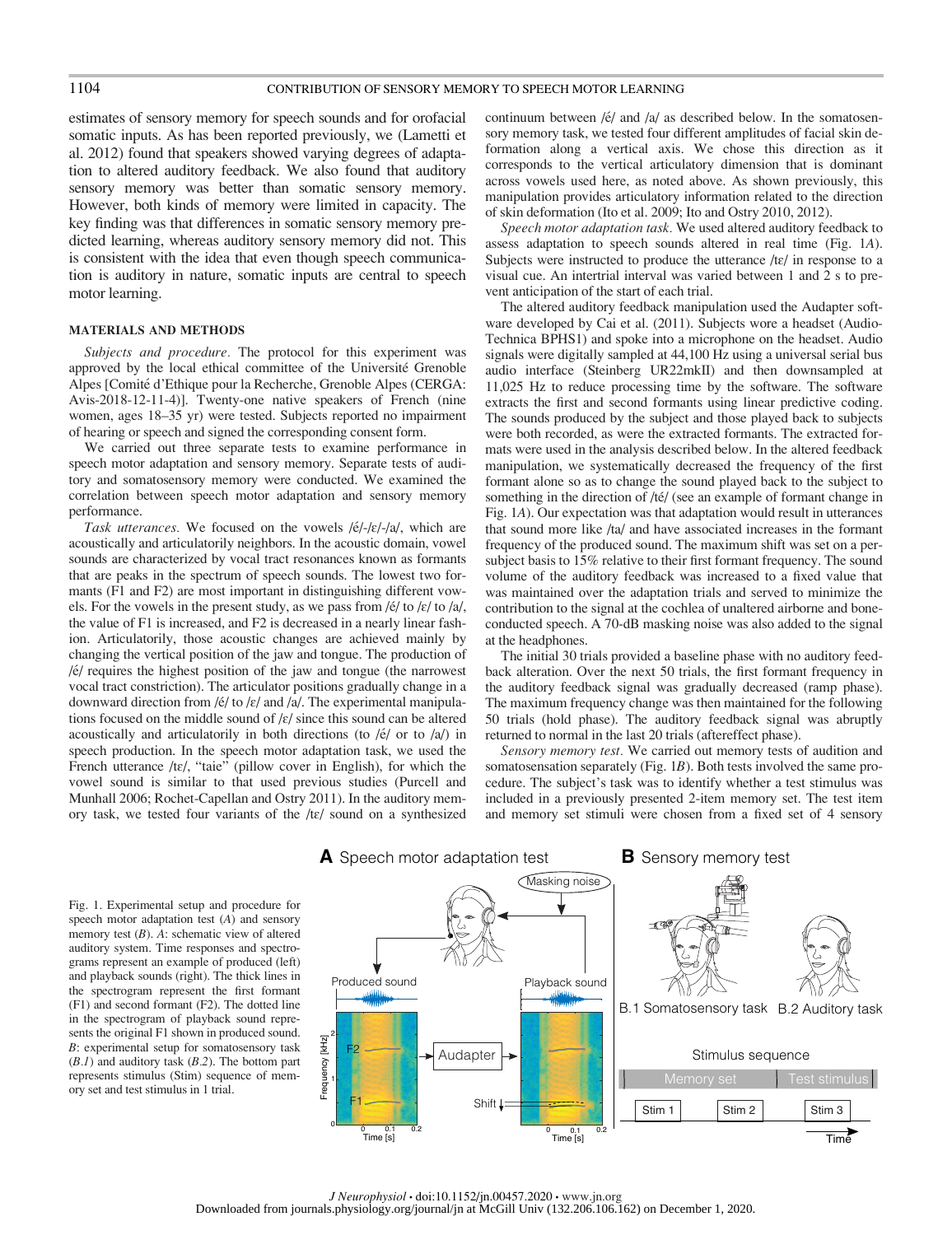stimuli. On each trial, 2 of the 4 were chosen as the memory set, and 1 of the 4 was chosen as the test stimulus. Stimulus sequence is represented at the bottom of Fig. 1B. All possible combinations of the 4 stimuli (48 combinations) were tested in random order and repeated 4 times each. One hundred ninety-two trials were recorded in total. The interstimulus interval was set at 500 ms throughout.

For the auditory memory tests, we chose 4 stimuli from a 19-step synthesized continuum extending from /té/ through /tɛ/ to /ta/. The continuum was generated by dividing the first and second formant frequencies between /té-tɛ/ and /tɛ-ta/ in equal parts. The continuum was based on recordings of /té/, /tɛ/, and /ta/ spoken by a native male French speaker. The stimuli were numbered from 1 to 19 (1 = té, 10 = t $\varepsilon$ , and  $19 = ta$ ). The average difference between any two sequential synthesized utterances was 16.5 Hz for the first formant (3.3% change relative to F1 in  $\frac{\varepsilon}{\varepsilon}$ : 506.5 Hz) and 35 Hz for the second formant (2.0% relative to F2: 1,754.6 Hz). Since the speech utterance used in the adaptation task was /tɛ/, we selected as auditory memory stimuli a set of four auditory stimuli near to / $\varepsilon$ / (nos. 7, 9, 11, and 13). Previous work has shown that discrimination thresholds are 14 Hz for F1 and 31 Hz for F2 (Kewley-Port and Watson 1994). The difference between adjacent stimuli in the memory test (33 Hz in F1 and 70 Hz in F2) was well above the threshold for vowel discrimination. In a separate control test, we verified that the memory test stimuli were readily discriminable (see RESULTS).

For the somatosensory memory test, we applied facial skin stretch using a robotic device (Phantom 1.0; SensAble Technologies; see Fig. 1B.1 for an example view of setup). The details of somatosensory stimulation setup are described in a previous study (Ito et al. 2009). Briefly, plastic tabs ( $2 \times 3$  cm) were attached on the skin lateral to the oral angle on each side of the face. These tabs were connected to the robotic device through thin wires. The wires were supported by wire supports to avoid contact with the facial skin. The skin was stretched when the robotic device applied force to the wires. The temporal profile of the applied force was a single cycle of a 3-Hz sinusoid. Since the vowels in the auditory memory test can be distinguished by their vertical elevation (during production), we applied the skin stretch in an upward direction and varied the stretch magnitude. We chose four stimuli with different peak amplitudes (0.55, 0.85, 1.15, and 1.45 N). The 0.3-N difference between adjacent skin stretch stimuli was selected to be readily discriminable, based on a previous finding in which sequential skin stretch stimuli separated by 0.2 N produced a 90% discrimination rate (Ito and Ostry 2012).

Experimental procedure. We carried out the speech motor adaptation task at the beginning of the test session followed in order by the somatosensory memory test and the auditory memory task. The fact that auditory sensory memory was found to be better overall than somatic sensory memory (see below) suggests there was no fundamental decrement in memory processing that occurred as result of the testing order (see RESULTS for additional control study). The same auditory setup was used both for the speech motor adaptation and auditory memory task, although masking noise was not used during the memory test. In the adaptation task, subjects were instructed to repeat aloud the French word taie. In the memory tests, following stimulation, subjects were instructed to indicate whether the test item was in the memory set.

Data analysis. Performance in altered auditory feedback training was evaluated using changes in the first formant frequency of the produced vowel over the course of the training. The formants in each trial were obtained by taking an average over a time window of 31.9 ms, which was centered on the root-mean-square peak of the vowel. We focused on the first formant since the frequency shift was applied in it. The obtained formants were normalized by dividing by a baseline measure for which we used the mean value over the last 10 trials of unaltered feedback (21st to 30th trials). The amount of adaptation was quantified by averaging the normalized amplitude at the end of the hold phase (average of the last 10 trials) and at the beginning of the aftereffect phase (average of the first 10 trials).

We assessed adaptation on a per-subject basis by conducting 1-tailed t tests with  $\alpha$  = 0.05 on the mean of the trials in the baseline phase and those at the end of the adaptation phase. As in previous studies (Lametti et al. 2012), we found that  $\sim 30\%$  of the subjects did not adapt to the auditory feedback manipulation.

We quantified performance in the sensory memory task on a persubject basis using the sensitivity index,  $d'$  (Macmillan and Creelman 2004), which provides a composite performance measure that combines the proportion of times that a subject correctly responds that the test stimulus was in memory set (hit rate) and the proportion of cases in which a nonmemory set item is incorrectly labeled as being part of the memory set (false alarm rate).

Correlation analyses were carried out with Pearson product moment correlation coefficient to examine the relationship between the amount of the adaptation and performance in each of the auditory and somatosensory memory tests.

#### RESULTS

We will consider first speech motor learning performance in the altered auditory feedback manipulation. To clarify the patterns of adaptive behavior, we divided subjects into 2 groups, adapted and nonadapted, and averaged within each group. Based on a per-subject analysis using  $t$  tests, 14 of 21 subjects (66%) were categorized as adapting with performance at the end of training reliably different from baseline. This percentage is consistent with previous studies of adaptation in speech motor learning in which 60–80% of subjects adapt (Lametti et al. 2012). Figure 2A shows the averaged change in the produced F1 frequency over the course of training. The amplitude of the effect at the end of the training and aftereffect phases are summarized in Fig. 2B. As in previous studies, the averaged F1 changes in adapted group showed a gradual change over the ramp phase, and the maximum change was maintained during the hold phase. In contrast, the nonadapted group showed no change in F1 over the course of the training trials. F1 at the end of the training was significantly different between these two groups by two-tailed Welch t test  $[t(18.9) = 6.60, P < 0.001]$ . The change in F1 was reliably different from the baseline value of 1 in the adapted group  $[t(13) = 8.91, P < 0.001]$  but not in the nonadapted group  $[t(6) = 1.10, P = 0.32]$ . In aftereffect phase, although the mean F1 in adapted group slightly returned toward the baseline value, the difference between the two groups remained reliable  $[t(14.6) = 3.38, P < 0.01]$ , and the change in F1 was greater than the baseline value of 1 in the adapted group  $[t(13) = 4.67, P < 0.001]$  but not in the nonadapted group [t]  $(6) = 0.422$ ,  $P = 0.69$ . These tests were also conducted across all subjects together. The change in F1 was reliably different from the baseline value of 1 following adaptation  $[t(20) = 5.76,$  $P < 0.001$ ] and remained different from baseline in the aftereffect phase  $[t(20) = 3.18, P < 0.01]$ .

Sensory memory was evaluated with a commonly used measure of sensitivity,  $d'$ . Mean  $d'$  across subjects for the auditory memory task was  $1.15 \pm 0.07$  (SE), and d' for the somatosensory memory task was  $0.91 \pm 0.06$  (SE; Fig. 3B). A paired t test showed significantly greater memory performance in the auditory memory task  $[t(20) = 2.64, P < 0.02]$ . Thus somatosensory memory performance was worse than auditory memory performance in the current comparison.

In the correlation analyses, we found a reliable positive correlation between somatosensory memory and speech motor adaptation ( $r = 0.52$ ,  $P < 0.02$ ). Participants with better somatic memory showed greater adaptation. The correlation between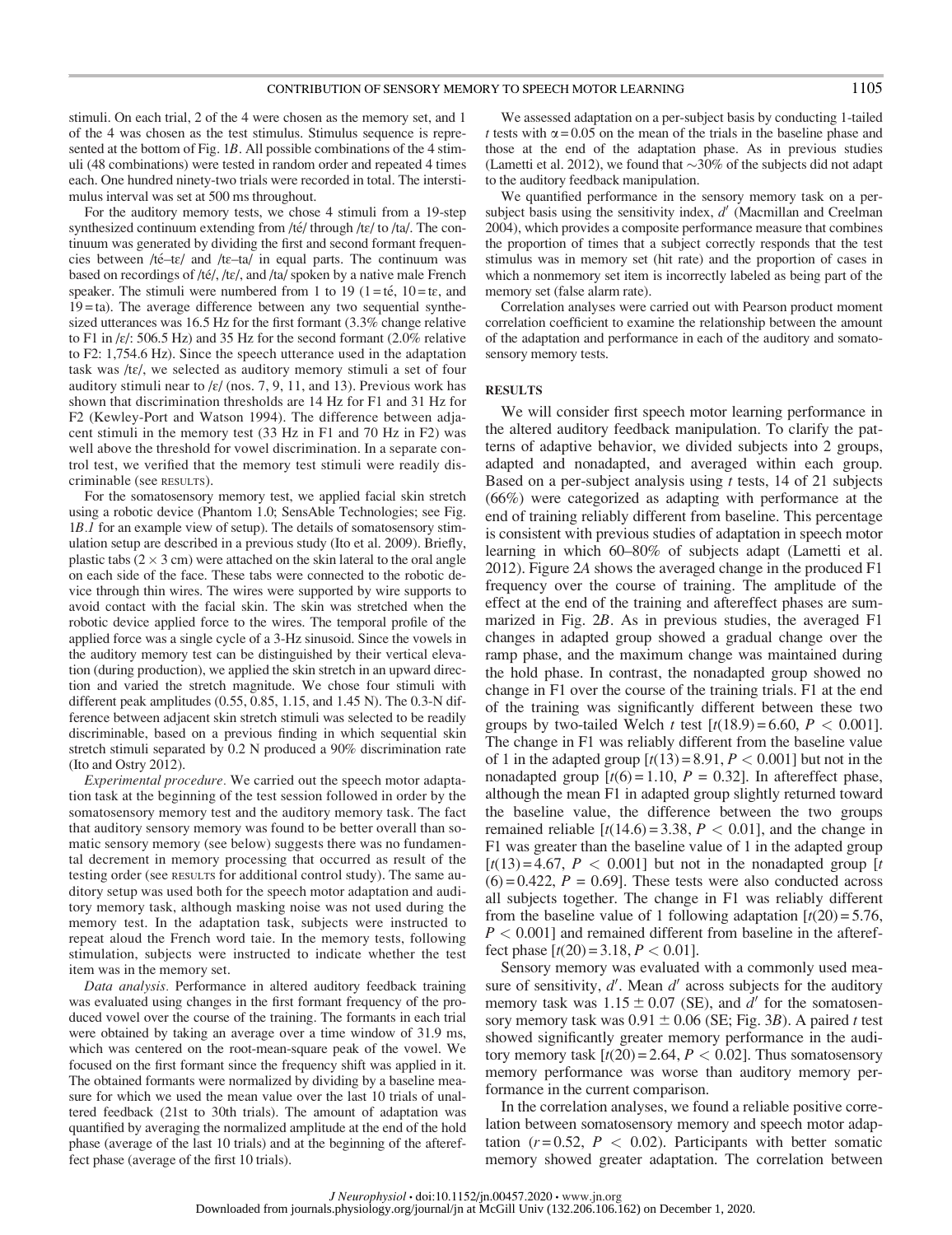Fig. 2. Changes in first formant (F1) frequency of produced sounds in a speech motor adaptation task using altered auditory feedback. A: changes in the first formant over the course of trials. The error bars represent standard errors across the subjects. B: mean normalized frequency of the first formant at the end of the adaptation trials and in the aftereffect phase. Adapted subjects are shown in red, and nonadapted subjects in blue.



auditory memory and adaptation was not reliable ( $r = 0.08, P >$ 0.7). There was no correlation between auditory and somatosensory memory performance  $(r=0.016, P > 0.9)$ . Figure 3A shows scatter plots, regression lines, and 95% confidence intervals for all comparisons. The results suggest a contribution of somatosensory working memory to speech motor adaptation.

Although the difference in formant values between any two adjacent auditory stimuli that were used in the memory test was well above the discrimination threshold reported in the previous studies (Kewley-Port and Watson 1994), the lack of a correlation between auditory memory and learning may be due to a problem in discriminating the stimuli that we used for the memory test. To assess this possibility, we ran a control study in which we examined whether our stimuli are discriminable by testing discrimination performance using an ABX procedure. The subjects tested using this procedure were asked to indicate

whether stimulus  $X$  was the same as either stimulus  $A$  or stimulus B. We tested all possible pairs of the 4 stimuli that we used in the memory test. The correct performance rate for adjacent stimulus pairs averaged across 15 subjects was  $0.75 \pm 0.019$  (SE). The average proportion correct was  $0.96 \pm 0.010$  (SE) for all other pairs. The proportion of correct responses was clearly above chance, although the rate for correct response with the adjacent stimulus pair was significantly smaller than the rate obtained in all other pairs  $[t(14) = 13.2, P < 0.001]$ . We thus concluded that the auditory stimulus pairs used in the memory test were discriminable, and this was not the cause of the lack of correlation between auditory memory and learning.

As a further control, to rule out the possibility that the order of perceptual testing affected measures of auditory sensory memory, we repeated the auditory memory test on its own. Ten native French speakers were tested. The obtained  $d'$  was

Fig. 3. A: scatter plots with regression lines in correlation analyses showing the relationship between learning (change in first formant, F1) and sensory memory (Mem) as well as between sensory memory measures. The shaded area represents the 95% confidence interval in the correlation analyses. The open circles give values for nonadapted subjects. Closed circles show adapted subjects. B: sensory memory performance, sensitivity index  $(d')$  in auditory and somatosensory memory tasks. Error bars represent the standard error across the subjects.

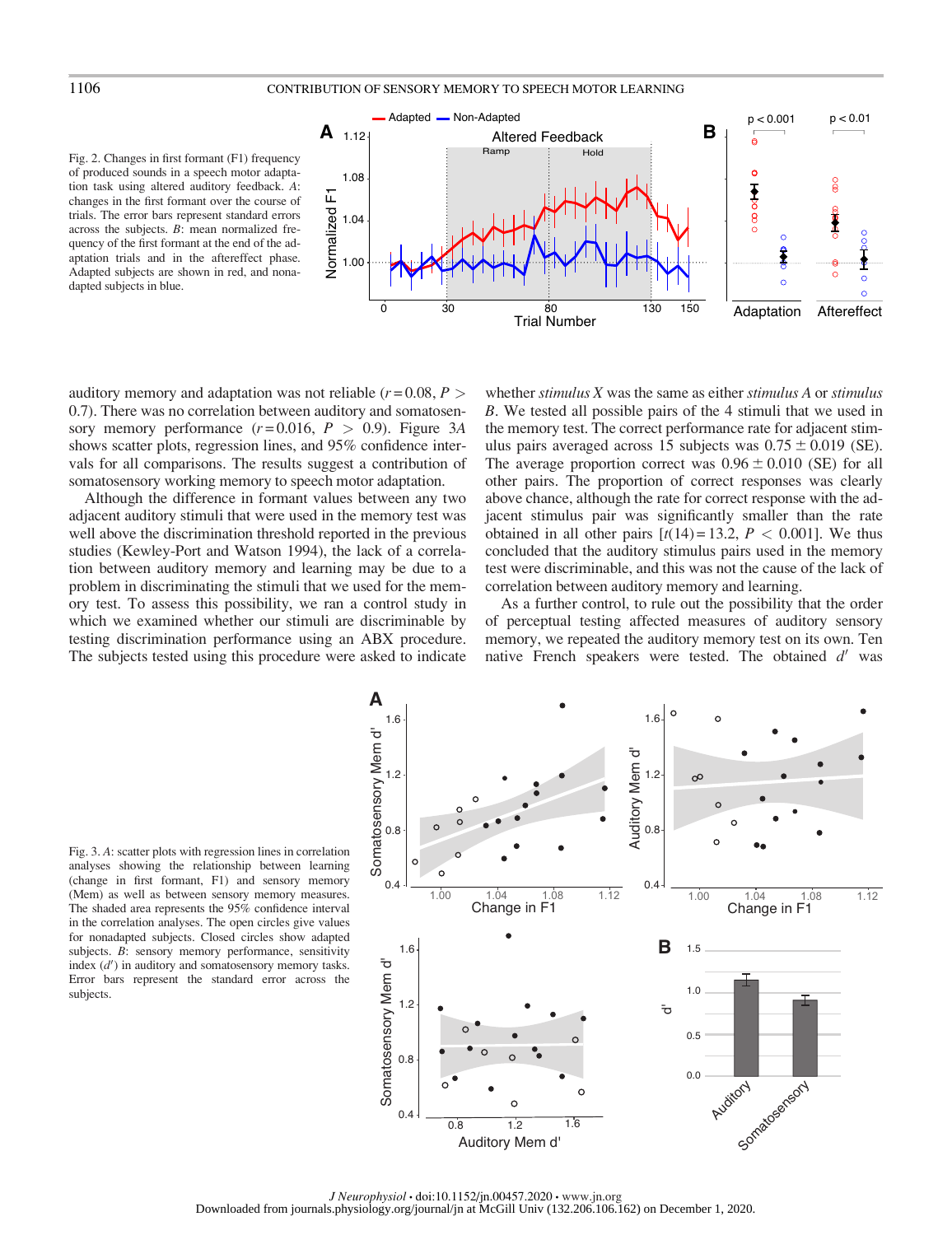$1.20 \pm 0.12$  (SE). This was not significantly different from the value of  $1.15 \pm 0.07$  (SE) in the main test described above [t]  $(15.3) = 0.37, P > 0.7$ . This suggests that the auditory memory score was not biased by the order in which the tests were conducted.

#### DISCUSSION

The present study tested for the involvement of sensory memory in speech motor learning using adaptation to altered auditory feedback as an experimental model of learning. We carried out within-subject tests in which we obtained measures of adaptation along with both somatic and auditory sensory memory with the goal of assessing their relative contributions to learning. The stimuli used in the memory task were discriminable, but the task was intentionally difficult, to simulate the often subtle differences between correct and incorrect movements and sounds that normally occur during speech motor learning. We found that overall, subjects' auditory sensory memory was better than their somatic sensory memory. Sensory memory scores were uncorrelated. As has been reported previously, the magnitude of adaptation to altered auditory feedback varied substantially (Lametti et al. 2012). Somatic memory scores predicted the amount of adaptation, whereas auditory memory scores did not.

The results are consistent with the substantial involvement of the somatosensory system in speech motor learning, and this is a main finding of the present study. The findings complement an accumulating body of evidence that points to the contribution of the somatosensory system to both speech learning and its control (Darainy et al. 2019; Feng et al. 2011; Ito et al. 2016; Ito and Ostry 2010; Jones and Munhall 2003; Tourville et al. 2008; Tremblay et al. 2003, 2008). It has been shown previously that perturbations to the somatosensory system during speech movements result in online adjustments to movement (Abbs et al. 1984; Folkins and Abbs 1975; Honda et al. 2002; Ito et al. 2020). There is a somatic contribution to learning that is seen in response to predictable somatosensory errors during adaptation and occurs even in the absence of auditory feedback (Baum and McFarland 1997; Brunner et al. 2011; Feng et al. 2011; Hamlet et al. 1976; Ito and Ostry 2010; Jones and Munhall 2003; Nasir and Ostry 2006, 2008; Savariaux et al. 1995; Tremblay et al. 2003, 2008). Individuals differ in their reliance on auditory versus somatosensory information for adaptation (Lametti et al. 2012). There are also speech-learning-related changes to somatosensory areas of the brain (Darainy et al. 2019; Ito et al. 2016). The dependence of speech, which is fundamentally acoustic, on somatic information presumably arises over the course of learning. Individual movements even in the absence of perturbations result in correlated auditory and somatosensory feedback. This presumably contributes to the acquisition and retention of what can be termed somatic targets or goals or expectations for movements in addition to expectations regarding the associated sounds. This would account for changes to both somatic areas of the brain in the course of speech motor learning and to movement during speech as a result of somatosensory perturbations.

The involvement demonstrated here of somatic sensory memory in speech motor learning does not rule out the potential participation of auditory sensory memory in other speech-learningrelated tasks. The adaptation task used here may be relatively insensitive to the contribution of auditory memory. Adaptation to altered auditory feedback requires a speaker to tolerate somatic error to make the stimuli sound right. Accordingly, to sound right, somatic error is generally large when auditory error is small. Thus it could be expected that speakers with better somatic memory are better able to tolerate somatic error to produce movements that minimize the error in the target sounds. An experimental model such as second-language learning may be better able to equate somatic and auditory discrepancies that occur over the course of learning.

A number of previous studies have assessed the relation between sensory memory and aspects of movement production. In the context of speech, Ranasinghe et al. (2019) examined the relationship between reflex compensation for pitch perturbation and measures working memory performance in patients with Alzheimer's disease and found that deficits in pitch compensation were related to those in memory performance. More information on this relation comes from work on upper-limb movement, in which differences in sensory memory between individuals have shown to be related to individual differences in learning in adaptation, sequence learning, and reinforcement learning tasks (Bo et al. 2011; Bo and Seidler 2009). In limbmovement studies, the extent to which the memory support for learning engages cognitive mechanisms is unknown. One previous study showed a possible dependence of the relationship between memory and motor learning situations in which explicit strategies might play a role (Bo et al. 2011; Bo and Seidler 2009).

In the present study, the auditory shift was introduced gradually to minimize subject awareness of the perturbation with the goal of assessing implicit learning processes. Abruptly introduced auditory perturbations have also been used in speech adaptation studies. These result in clearly detectable acoustic changes and presumably tap into any cognitive strategies (explicit learning) as well as implicit learning processes. However, there are few differences in the magnitude of adaptation under these conditions, compared with adaptation observed to gradually introduced shifts (Keough et al. 2013; MacDonald et al. 2010). Moreover, even when subjects are instructed to ignore altered auditory feedback, they are unable to do so (Keough et al. 2013; Munhall et al. 2009). This suggests abrupt perturbations are unable to engage learning processes other than those involved in gradually introduced loads, and, in turn, this suggests that the relationship observed here between learning and sensory memory likely taps into implicit elements of the learning process.

The present paper uses measures of overall sensory memory capacity rather than memory as it relates to trial-to-trial learning. This same approach has been taken in studies that have examined the relationship between upper-extremity movement and human motor learning (Anguera et al. 2010; Bo et al. 2011; Bo and Seidler 2009; Christou et al. 2016). We know of only one study (Sidarta et al. 2018) in which the relationship between self-produced movements and learning is examined. This study tested memory by periodically doing it over the course of learning by using a robot to passively play back candidate movements and then asking subjects to judge whether the displacement produced by the robot was to the right or the left of a movement they had just produced. As in other reports, memory correlated positively with learning performance. This same approach could be applied in the context of speech motor learning, at least to test for memory for produced sounds, and would be a worthwhile undertaking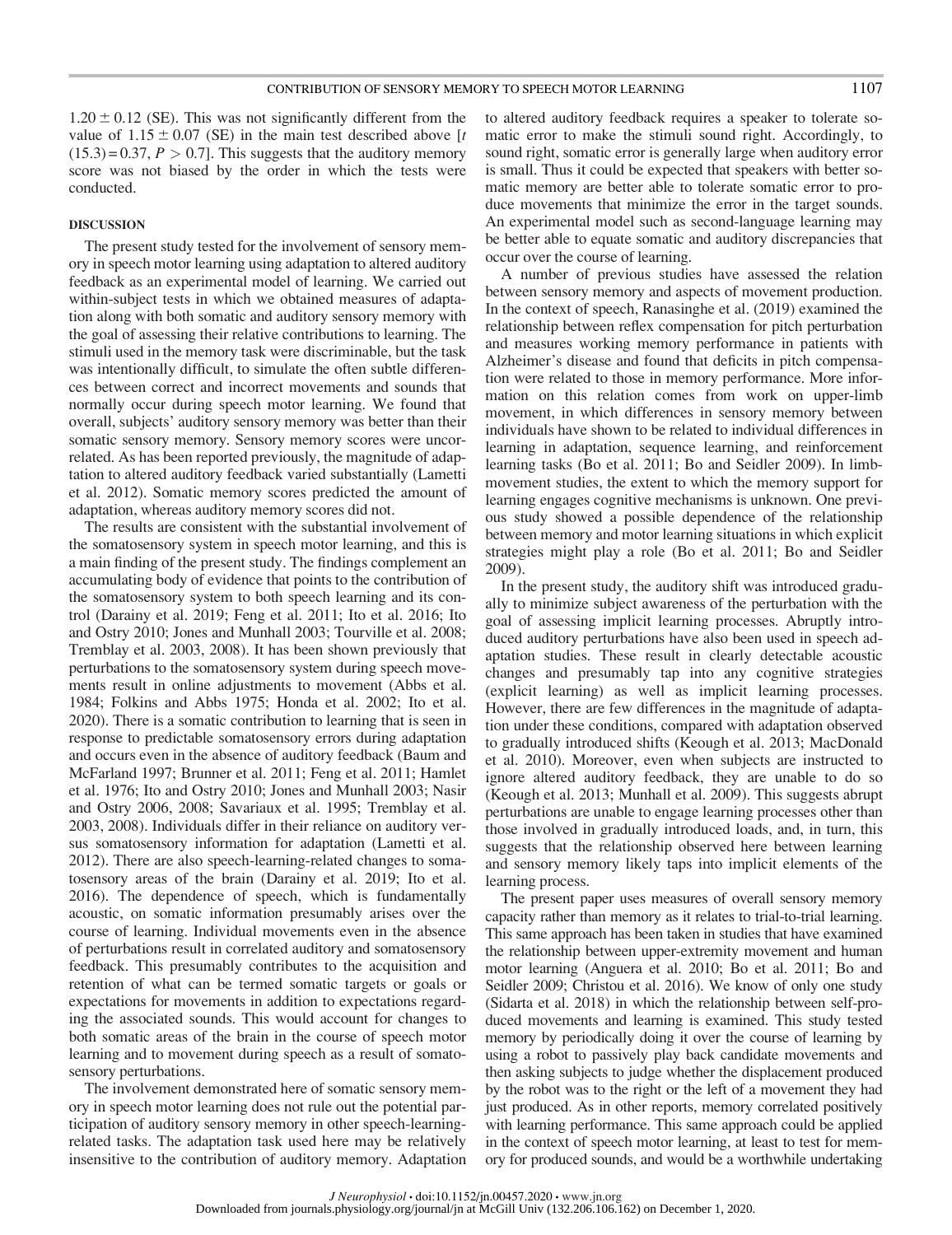## 1108 CONTRIBUTION OF SENSORY MEMORY TO SPEECH MOTOR LEARNING

in future studies. However, directly comparable tests for somatic sensory memory in speech would be difficult if not impossible because of the challenge of transducing the original movements (in the case of the facial skin or tongue) and the inability to mechanically displace structures such as the jaw. The present scientific question required measures of both auditory and somatic memory, and accordingly we chose composite measures rather than trial-by-trial assessments.

It is presently unknown whether the sensory memory support for learning is within areas of the brain that are engaged in the learning process itself. The idea that local, region-specific memory processes contribute to learning is consistent with work by Romo and de Lafuente (2013), who have shown that somatic memory and decision making occur over a wide range of areas with parietal and frontal cortex, which include second somatosensory cortex, ventral premotor cortex, supplementary motor area, and ventrolateral prefrontal cortex. However, the large literature on hippocampal involvement in memory and on dorsolateral prefrontal cortex in a variety of tasks involving retention suggests a dissociation may be possible. Whether local sensory memory or a separate sensory store enables speech learning is currently unknown.

The sensory memory tasks reported in this study were both run after adaptation to avoid possible effects on sensory memory testing on learning. The somatic memory task was run first for methodological reasons to provide subjects with a break during the setup of the skin-stretch apparatus before the memory tests. Although the order effect is a limitation and could have affected the correlation, the fact that auditory memory is better than somatosensory memory suggests that the order of testing has not degraded auditory memory. As a control, we repeated auditory memory tests on their own. The obtained auditory sensory memory magnitude was similar to that in the main study, which suggests that the testing order did not introduce bias.

A test was conducted to evaluate the discriminability of the auditory stimuli that were used in the sensory memory test. The goal was to rule out the possibility that auditory sensory memory failed to correlate with adaptation because, on some dimension, the stimuli were not discriminable (even though auditory memory was better). A control study was not run for the somatosensory condition because it was found be correlated with learning (so there was no failure to explain). Moreover, in other work, we (Ito and Ostry 2012) had already reported tests showing that skin-stretch magnitudes even less than those used in the present study were readily discriminable.

#### GRANTS

This work was supported by the National Institute on Deafness and Other Communication Disorders Grant R01-DC017439, the European Research Council under the European Commission's Seventh Framework Program (FP7/2007-2013 Grant Agreement no. 339152), and NeuroCoG Initiatives d'Excellence Universite´ Grenoble Alpes in the framework of the "Investissements d'Avenir" Program (ANR-15-IDEX-02).

### DISCLOSURES

No conflicts of interest, financial or otherwise, are declared by the authors.

#### AUTHOR CONTRIBUTIONS

T.I. and D.J.O. conceived and designed research; T.I. and J.B. performed experiments; T.I. and J.B. analyzed data; T.I., J.B., and D.J.O. interpreted results of experiments; T.I. and J.B. prepared figures; T.I. and D.J.O. drafted manuscript; T.I. and D.J.O. edited and revised manuscript; T.I. and D.J.O. approved final version of manuscript.

#### **REFERENCES**

- Abbs JH, Gracco VL, Cole KJ. Control of multimovement coordination: sensorimotor mechanisms in speech motor programming. *J Mot Behav* 16: 195– 232, 1984. doi:[10.1080/00222895.1984.10735318](https://doi.org/10.1080/00222895.1984.10735318).
- Anguera JA, Reuter-Lorenz PA, Willingham DT, Seidler RD. Contributions of spatial working memory to visuomotor learning. J Cogn Neurosci 22: 1917–1930, 2010. doi[:10.1162/jocn.2009.21351](https://doi.org/10.1162/jocn.2009.21351).
- Baum SR, McFarland DH. The development of speech adaptation to an artificial palate. J Acoust Soc Am 102: 2353–2359, 1997. doi[:10.1121/1.419619](https://doi.org/10.1121/1.419619).
- Bliss JC, Crane HD, Mansfield PK, Townsend JT. Information available in brief tactile presentations. Percept Psychophys 1: 273–283, 1966. doi:[10.3758/](https://doi.org/10.3758/BF03207391) [BF03207391.](https://doi.org/10.3758/BF03207391)
- Bo J, Jennett S, Seidler RD. Working memory capacity correlates with implicit serial reaction time task performance. Exp Brain Res 214: 73-81, 2011. doi:[10.1007/s00221-011-2807-8.](https://doi.org/10.1007/s00221-011-2807-8)
- Bo J, Seidler RD. Visuospatial working memory capacity predicts the organization of acquired explicit motor sequences. J Neurophysiol 101: 3116-3125, 2009. doi[:10.1152/jn.00006.2009.](https://doi.org/10.1152/jn.00006.2009)
- Brashers-Krug T, Shadmehr R, Bizzi E. Consolidation in human motor memory. Nature 382: 252–255, 1996. doi:[10.1038/382252a0](https://doi.org/10.1038/382252a0).
- Brunner J, Ghosh S, Hoole P, Matthies M, Tiede M, Perkell J. The influence of auditory acuity on acoustic variability and the use of motor equivalence during adaptation to a perturbation. *J Speech Lang Hear Res* 54: 727–739, 2011. doi[:10.1044/1092-4388\(2010/09-0256\).](https://doi.org/10.1044/1092-4388(2010/09-0256))
- Cai S, Ghosh SS, Guenther FH, Perkell JS. Focal manipulations of formant trajectories reveal a role of auditory feedback in the online control of both within-syllable and between-syllable speech timing. J Neurosci 31: 16483-16490, 2011. doi[:10.1523/JNEUROSCI.3653-11.2011.](https://doi.org/10.1523/JNEUROSCI.3653-11.2011)
- Christou AI, Miall RC, McNab F, Galea JM. Individual differences in explicit and implicit visuomotor learning and working memory capacity. Sci Rep 6: 36633, 2016. doi[:10.1038/srep36633.](https://doi.org/10.1038/srep36633)
- Crowder RG. A common basis for auditory sensory storage in perception and immediate memory. Percept Psychophys 31: 477–483, 1982. doi[:10.3758/](https://doi.org/10.3758/BF03204857) [BF03204857](https://doi.org/10.3758/BF03204857).
- Darainy M, Vahdat S, Ostry DJ. Neural basis of sensorimotor plasticity in speech motor adaptation. Cereb Cortex 29: 2876–2889, 2019. doi[:10.1093/](https://doi.org/10.1093/cercor/bhy153) [cercor/bhy153.](https://doi.org/10.1093/cercor/bhy153)
- Feng Y, Gracco VL, Max L. Integration of auditory and somatosensory error signals in the neural control of speech movements. J Neurophysiol 106: 667-679, 2011. doi:[10.1152/jn.00638.2010](https://doi.org/10.1152/jn.00638.2010).
- Folkins JW, Abbs JH. Lip and jaw motor control during speech: responses to resistive loading of the jaw. J Speech Hear Res 18: 207-220, 1975. doi:[10.1044/jshr.1801.207](https://doi.org/10.1044/jshr.1801.207).
- Gilson EQ, Baddeley AD. Tactile short-term memory. Q J Exp Psychol 21: 180–184, 1969. doi[:10.1080/14640746908400211](https://doi.org/10.1080/14640746908400211).
- Guo Z, Wu X, Li W, Jones JA, Yan N, Sheft S, Liu P, Liu H. Top-down modulation of auditory-motor integration during speech production: the role of working memory. J Neurosci 37: 10323–10333, 2017. doi[:10.1523/JNEUROSCI.](https://doi.org/10.1523/JNEUROSCI.1329-17.2017) [1329-17.2017](https://doi.org/10.1523/JNEUROSCI.1329-17.2017).
- Hamlet SL, Geoffrey VC, Bartlett DM. Effect of a dental prosthesis on speaker-specific characteristics of voice. J Speech Hear Res 19: 639-650, 1976. doi[:10.1044/jshr.1904.639.](https://doi.org/10.1044/jshr.1904.639)
- Honda M, Fujino A, Kaburagi T. Compensatory responses of articulators to unexpected perturbation of the palate shape. J Phon 30: 281–302, 2002. doi:[10.1006/jpho.2002.0172](https://doi.org/10.1006/jpho.2002.0172).
- Ito T, Coppola JH, Ostry DJ. Speech motor learning changes the neural response to both auditory and somatosensory signals. Sci Rep 6: 25926, 2016. doi:[10.1038/srep25926.](https://doi.org/10.1038/srep25926)
- Ito T, Ostry DJ. Somatosensory contribution to motor learning due to facial skin deformation. J Neurophysiol 104: 1230–1238, 2010. doi[:10.1152/](https://doi.org/10.1152/jn.00199.2010) [jn.00199.2010.](https://doi.org/10.1152/jn.00199.2010)
- Ito T, Ostry DJ. Speech sounds alter facial skin sensation. J Neurophysiol 107: 442–447, 2012. doi[:10.1152/jn.00029.2011.](https://doi.org/10.1152/jn.00029.2011)
- Ito T, Szabados A, Caillet JL, Perrier P. Quick compensatory mechanisms for tongue posture stabilization during speech production. J Neurophysiol 123: 2491–2503, 2020. doi[:10.1152/jn.00756.2019.](https://doi.org/10.1152/jn.00756.2019)
- Ito T, Tiede M, Ostry DJ. Somatosensory function in speech perception. Proc Natl Acad Sci USA 106: 1245–1248, 2009. doi:[10.1073/pnas.0810063106.](https://doi.org/10.1073/pnas.0810063106)